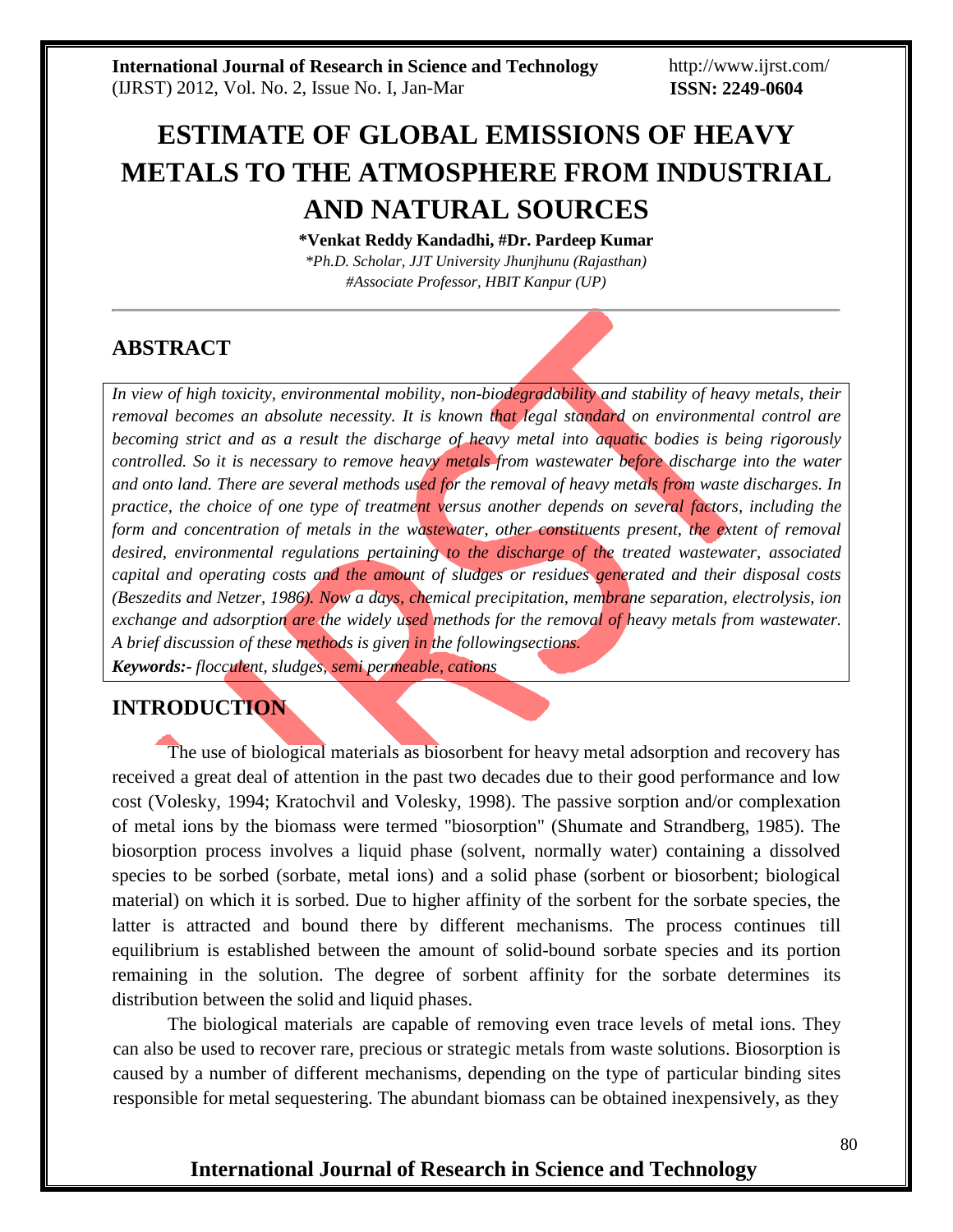#### **International Journal of Research in Science and Technology** (IJRST) 2012, Vol. No. 2, Issue No. I, Jan-Mar

#### http://www.ijrst.com/ **ISSN: 2249-0604**

are waste or byproducts of large-scale industrial processes. Hence, biosorption coupled with desorption may provide an economic and effective alternative for removal and recovery of heavy

Biosorption processes can compete with other processes for the removal of heavy metals from wastewaters (Friis and Meyers-Keidi, 1986) especially, when other processes are ineffective or extremely expensive and the discharge concentrations are required to be very low (Volesky, 1990).

The major advantages of biosorption over conventional treatment methods include (Kratochvil and Volesky, 1998a):

Low cost

metal.

- High efficiency
- Minimization of chemical and biological sludge
- No additional nutrient requirement
- Regeneration of biosorbent
- Possibility of metal recovery

*Factors affecting biosorption*: There are a number of physical and chemical factors which affect the biosorption of metals.

- 1. PH is the most important parameter in the biosorptive process because it affects the solution chemistry of the metals, the activity of the functional groups in the biomass and the competition of metallic ions (Friis and Myers-Keith, 1986).
- 2. Biomass concentration in solution seems to influence the specific uptake: for lower values of biomass concentrations there is an increase in the specific uptake (Fourest and Roux, 1992; Gadd, 1988). Gadd (1988) suggested that an increase in biomass concentration leads to interference between the binding sites. Fourest and Roux (1992) invalidated this hypothesis attributing the responsibility of the specific uptake decrease to metal concentration shortage in solution.
- 3. Temperature influences the biosorption performances (Aksu et al, 1992).
- 4. Biosorption is mainly used to treat wastewater where more than one type of metal ions is present; the removal of one metal ion may be influenced by the presence of other metal ions.

The process of biosorption is the most promising technique. The most widely used industrial sorbent is activated carbon; however it is an expensive material. Biosorbents prepared from different types of discarded materials are very convenient material in terms of cost for heavy metal removal from wastewater. A number of materials have been tested as biosorbent for heavy metals removal and a number of studies have been reported using biosorbent like: Soya cake (Daneshwar et al, 2002), Sawdust (Hamadi et al, 2001), Lignocellular substrate (Aoki et al, 1982), Rice husk (Guo et al, 2003), Groundnut husk carbon, Tea leaves, Mango leaves, Coconut (Choy et al, 1999), Fiber pith, Hazel nut carbon etc.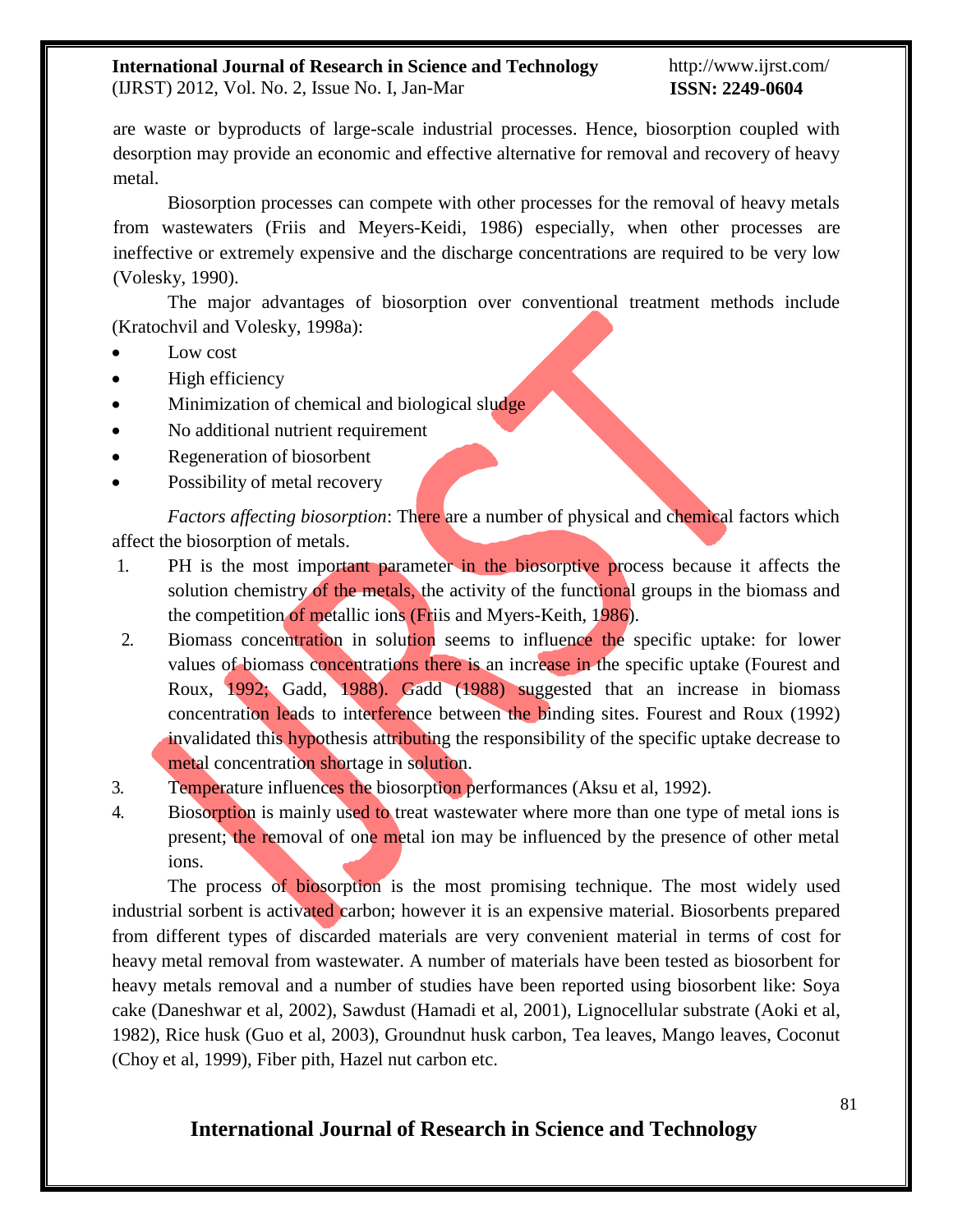Most of the biosorbents explored so far, have not been fully investigated till their fullscale system application and hence it is difficult to assess their reported efficiency at the user end. Many of the explored biosorbents lack important features like,

- User friendliness in terms of easy availability of raw material and their preparation method, which is important for commercializing the developed process
- Universality in terms of removing heavy metals from multiconstituent wastewater
- High efficiency in terms of volume treated within the permissible limits
- Cost effectiveness

Present investigations were intended to explore the above-defined problems with the objective of developing of biosorption process with biosorbents having the above-mentioned features. Natural materials that are available in large quantity or certain waste from agricultural and forestry practices could be potential low cost biosorbents.

# **MATERIALS & METHODS**

# **OBJECTIVES OF THE STUDY**

In this study Agriculture waste (Rice husk) and timber industry waste (Saw dust) were selected for the making of adsorbent. Because of their easily availability, low cost, easy preparation, handing and storage make them suitable low cost biosorbents. The removal of three metal pollutants commonly encountered in electroplating effluents namely- Chromium, Nickel and Copper has been investigated.

The objectives of this study were:

- 1. Preparation and characterization of biosorbents using rice husk and saw dust.
- 2. To explore the adsorption efficiency of different biosorbents under different experimental conditions including pH, biosorbents dose, initial metal ion concentration, contact time and temperature in batch mode experiments and in mono, binary and multi-metal systems.
- 3. Application of different isotherms to the generated data.
- 4. Desorption studies to explore the reusability of the biosorbents.
- 5. Removal of heavy metals from industrial effluent under optimum experimental conditions.

The experiments were carried out in batch mode to explore the biosorption properties of selected biosorbents. The various steps performed to achieve the objectives of the present study are given below:

- 1. Collection of raw material and preparation of biosorbents
- 2. Characterization of biosorbents
- 3. Preparation of glassware and synthetic metals solutions
- 4. Biosorption studies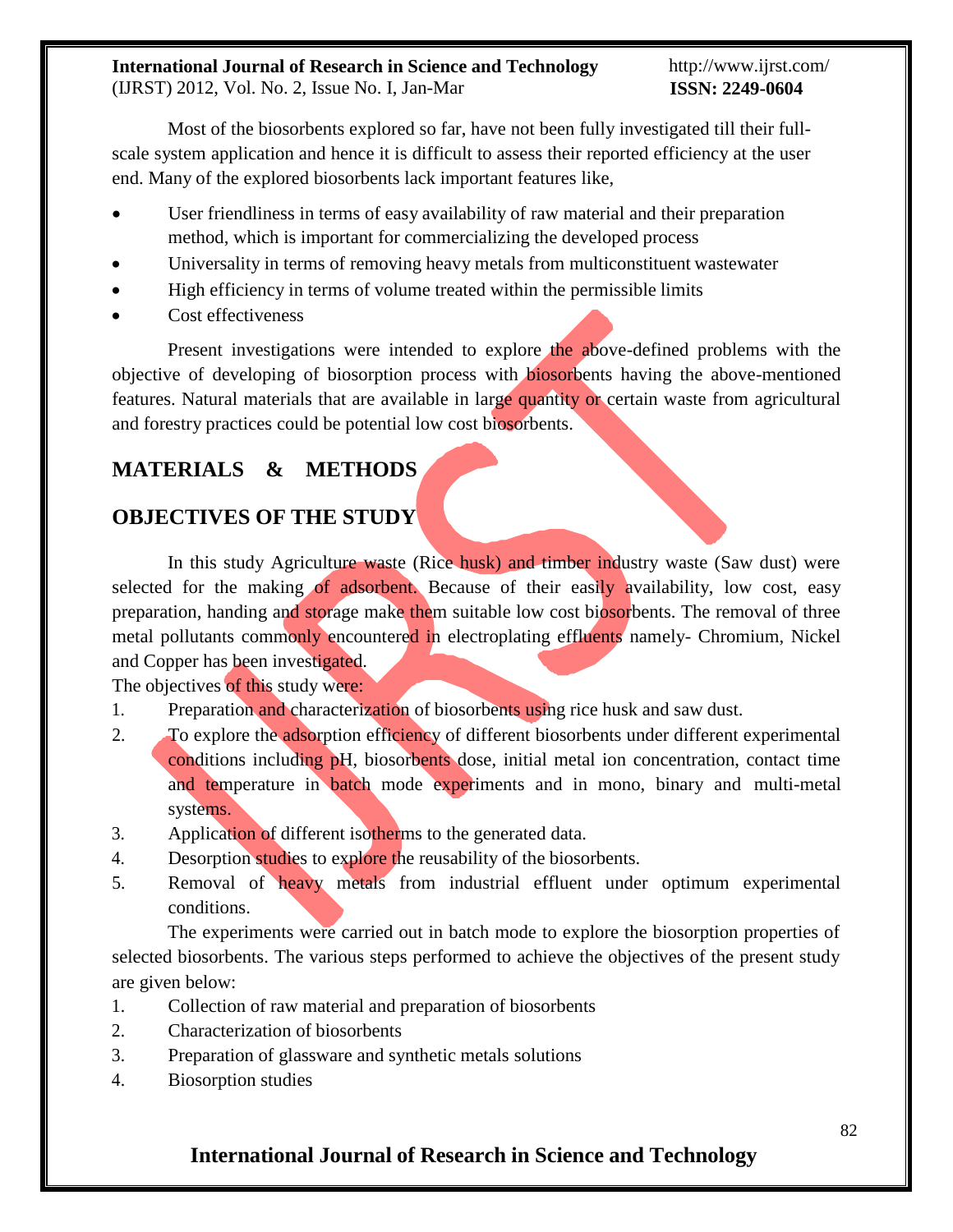(IJRST) 2012, Vol. No. 2, Issue No. I, Jan-Mar

http://www.ijrst.com/ **ISSN: 2249-0604**

- 5. Collection, characterization and bioremediation of industrial effluent
- 6. Application of mathematical equations and models used to generated data

#### **Collection of raw material and preparation of biosorbents**

Two biomaterials, namely: Rice husk, an agriculture waste and Saw dust, a timber industry waste were used for the making the biosorbents. Rice husk and saw dust were procured from local rice mill and saw mill, respectively located at Kurukshetra (Haryana). These two raw materials were converted into six different biosorbents as described below:

#### *Preparation of boiled Rice husk (BRH) and boiled Sawdust (BSD)*

The collected rice husk and sawdust were dried under sun and impurities were separated manually. The materials were grinded and sieved through the sieves of 300 micron size. Then they were boiled with distilled water for 5h to make them free from colored compounds and filtered. The residual materials so obtained were washed several times with distilled water till the filtrates were colourless. These materials were dried at  $60^{\circ}$ C in hot air oven for 24h, and stored in airtight plastic containers for further use.

## *Preparation of formaldehyde treated Rice husk (FRH) and formaldehyde treated Sawdust (FSD)*

To immobilize the color and water-soluble substances the ground rice husk and saw dust were treated with 1% formaldehyde in the ratio of 1:5 (rice husk/saw dust: formaldehyde, w/v) at room temperature (25 $\pm$ 1<sup>o</sup>C) for 24h. The rice husk and saw dust were filtered, washed with distilled water to remove free formaldehyde and dried at  $60^{\circ}$ C in a hot air oven for 24h. The resulting materials were ground sieved through the sieves of 300 microns size. The materials were stored in airtight plastic containers for further use.

## *Preparation of Sulphuric acid treated Rice husk (RHC) and Sulphuric acid treated Sawdust (SDC)*

Dried rice husk and saw dust were washed with deionized water until all leachable impurities were removed. The samples were then treated with concentrated  $H_2SO_4$  (50%) in a ratio of 2:1 (acid volume: weight of rice husk/saw dust) and allowed to get carbonized at  $150^{\circ}$ C in hot air oven for 24h and soaked with deionized water until solution pH was stable. Afterwards, the carbon so obtained was soaked in 2% NaHCO<sub>3</sub> (w/v) till any residual acid left was removed. Finally, the samples were dried in hot air oven at  $110^{\circ}$ C, cooled, ground and sieved in the size of 300 microns and stored in airtight containers for further use.

#### **Characterization of biosorbents**

Various equipments and instruments were used during characterization of biosorbents and batch experiments. Details are given below: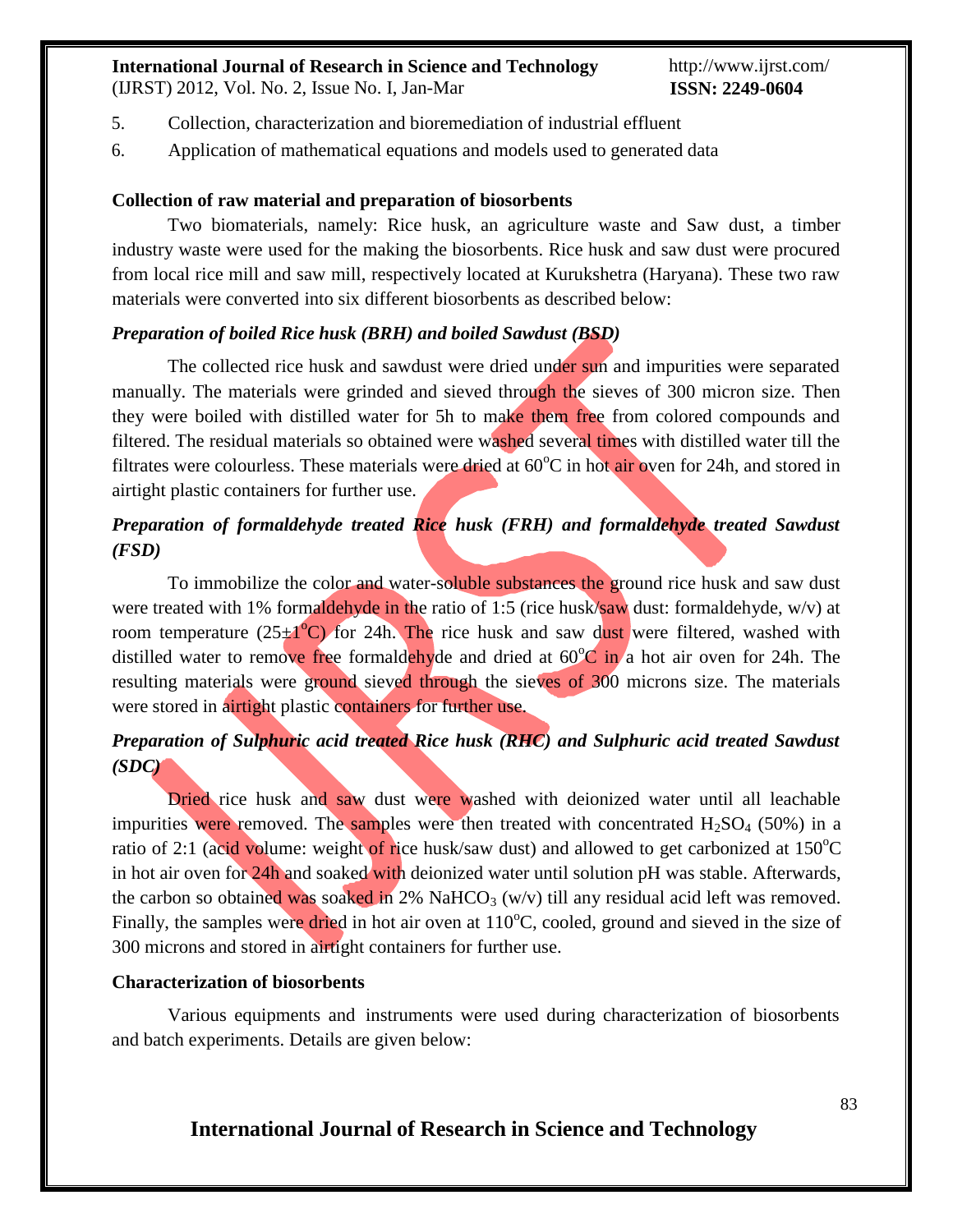#### **RESULTS & DISCUSSIONS**

The present study mainly focused on the develop of inexpensive and effective biosorbents for removing and recovering Cr(VI), Ni(II) and Cu(II).

The optimum pH, biosorbents dose, contact time and temperature for the removal of Cr(VI) from aqueous solutions were 2.0, 4 g L<sup>-1</sup>, 120 min and  $25^{\circ}$ C respectively for all the studied biosorbents at low metal ion concentration. The efficiency of the studied biosorbents for Cr(VI) removal was in the order

#### SDC>RHC>FSD>FRH>BSD>BRH

The optimum pH, biosorbents dose, contact time and temperature for the removal of Ni(II) from aqueous solutions were 6.0, 20 g L<sup>-1</sup>, 120 min and 25<sup>0</sup>C respectively for all the studied biosorbents at low metal ion concentration. The efficiency of the studied biosorbents for Ni(II) removal was in the order

RHC>SDC>FSD>BSD>FRH>BRH

The optimum pH, biosorbents dose, contact time and temperature for the removal of Cu(II) from aqueous solutions were 5.0, 20 g L<sup>-1</sup>, 120 min and  $25^{\circ}$ C respectively for all the studied biosorbents at low metal ion concentration. The efficiency of the studied biosorbents for Cu(II) removal was in the order

SDC>RHC>FSD>BSD>FRH>BRH

The maximum desorption of  $Cr(VI)$ , Ni(II) and  $Cu(I)$  was recorded for BRH. The desorption of the studied metal ion from the exhausted biosorbents was in the order

 $Cu(II) > Cr(VI) > Ni(II)$ 

The presence of other metals had antagonistic effect on the biosorption efficiency of the biosorbents. Further the metal removal efficiency of each biosorbent was lesser in actual effluent than aqueous solutions.

The biosorption pattern of all studied biosorbents studied followed the Langmuir, Freundlich, Dubinin-Radushkevich and Temkin isotherm for biosorption of Cr(VI), Ni(II) and Cu(II). Kinetics results showed that all studied biosorbents for Cr(VI), Ni(II) and Cu(II) followed pseudo-second order model with determination coefficient  $(R^2) > 0.98$ .

Finally it was concluded that RHC and SDC were best biosorbents for the biosorption of studied metal ions. So rice husk and saw dust biosorbents can be attractive options for the small scale industries located in countryside. Rice husk and sawdust are readily available in developing nations, so this data can be used by small scale industries having low concentrations of Cr(VI), Ni(II) and Cu(II) in wastewater using batch or stirred-tank flow reactors where standard material, such as activated carbon, is not available.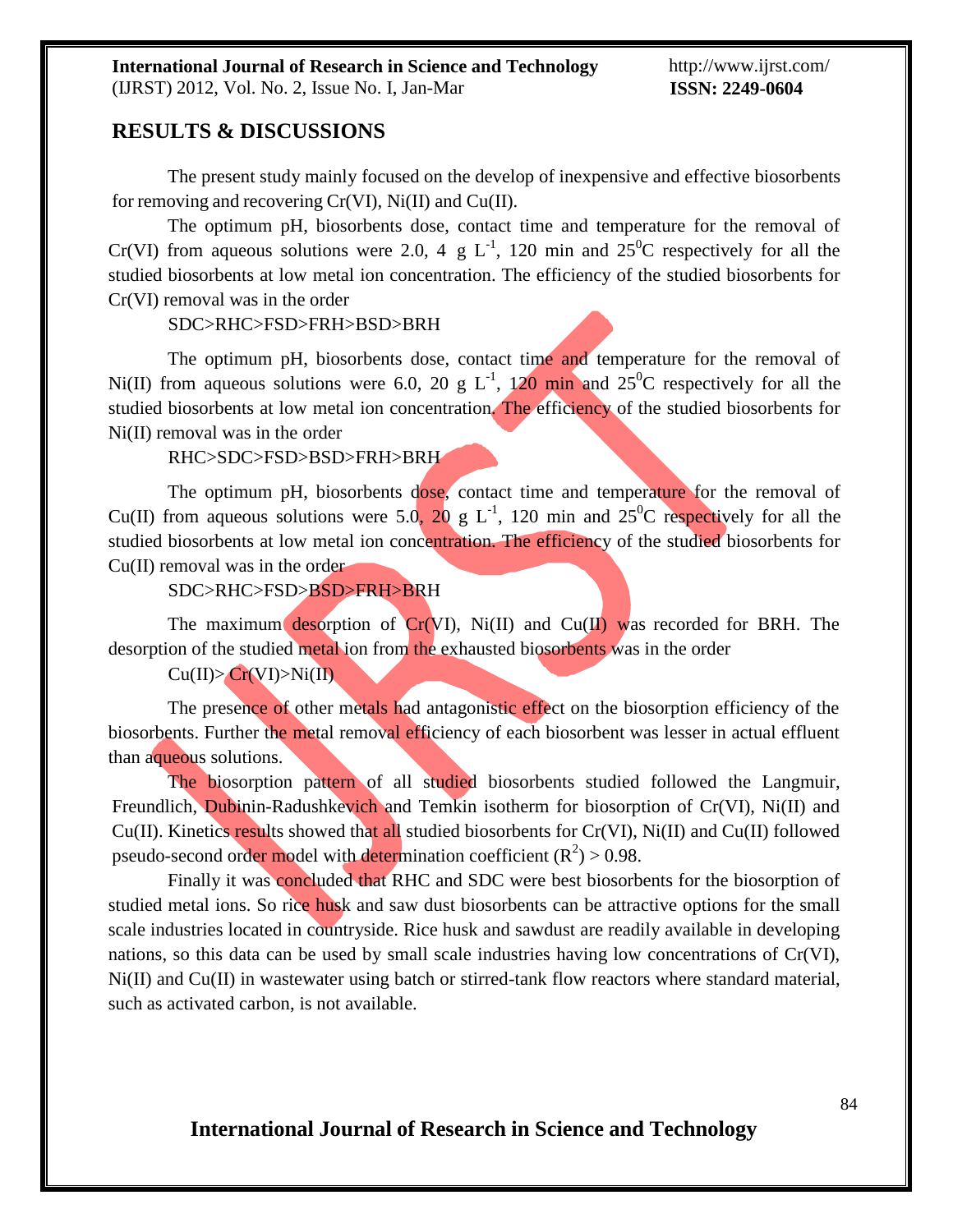# **REFERENCES**

- 1. American Public Health Association, Standards method for the examination of water andwastewater. APHA, 1998.
- 2. Anandkumar, J. and Mandal, B. 2009. Removal of Cr(VI) from aqueous solution using Bael fruit(*Aegle marmelos correa*) shell as an adsorbent. *J. Hazard. Mater.* 168(2-3) 633- 640.
- 3. Anderson, A.R., Polansky, M.M., Roginski, E.E. and Mertz, W., 1987. Factors affecting retention and extraction of chromium by yeast. *J. Agri. Food. Chem.* 26, 838-861.
- 4. Annadurai, A., Juang, R.S. and Lee, D.J., 2002. Adsorption of heavy metals from water usingbanana and orange peels. *Water. Sci. Technol*. 47(1),185 –190.
- 5. Anon, 1978. Heavy metals removal by starch Xanthate. *Prod. Finish.* 31, 72-74.
- 6. Aoki, T. and Munemori, M., 1982. Recovery of Chromium (VI) from wastewaters with iron (III)hydroxide-I. Adsorption mechanism of Chromium (VI) on Fe (II) hydroxide. *Water Res*. 16, 793-796.
- 7. Aoyama, M., Sugiyama, T., Doi, S., Cho, N.S. and Kim, H.E., 1999. Removal of hexavalent chromium from dilute aqueous solution by coniferous leaves. *Holzforschung* 53, 365– 368.
- 8. Aravindhan, R., Madhan, B., Rao, J.R., Nair, B.U. and Ramasami, T., 2004. Bioaccumulation of chromium from tannery wastewater: an approach for chrome recovery and reuse. *Environ. Sci. Technol*. 38 (1), 300–306.
- *9.* Argun, M.E., 2008. Use of clinoptilolite for the removal of nickel ions from water: Kinetics and thermodynamics. *J. Hazard. Mater. 150, 587–595.*
- 10. Arıca, M.Y.I., Tuzun, E., Yalcın, O., Ince, G. and Bayramoglu, 2005. Utilisation of native, heat and acid-treated microalgae *Chlamydomonas reinhardtii* preparations for biosorption of Cr(VI) ions. *Process Biochem*. 40 (7), 2351–2358.
- 11. Armienta, M.A., Morton, O., Rodriyuez, R., Cruz, O., Aguayo, A. and Ceniceros, N., 2001. Chromium in a Tannery Wastewater Irrigated Area, Leon Valley, Mexico. *Bull. Env. Contam. Toxicol*. 66, 189-195.
- 12. Arslan, G. and Pehlivan, E., 2007. Batch removal of chromium(VI) from aqueous solution by Turkish brown coals. *Biores. Technol*. 98, 2836–2845.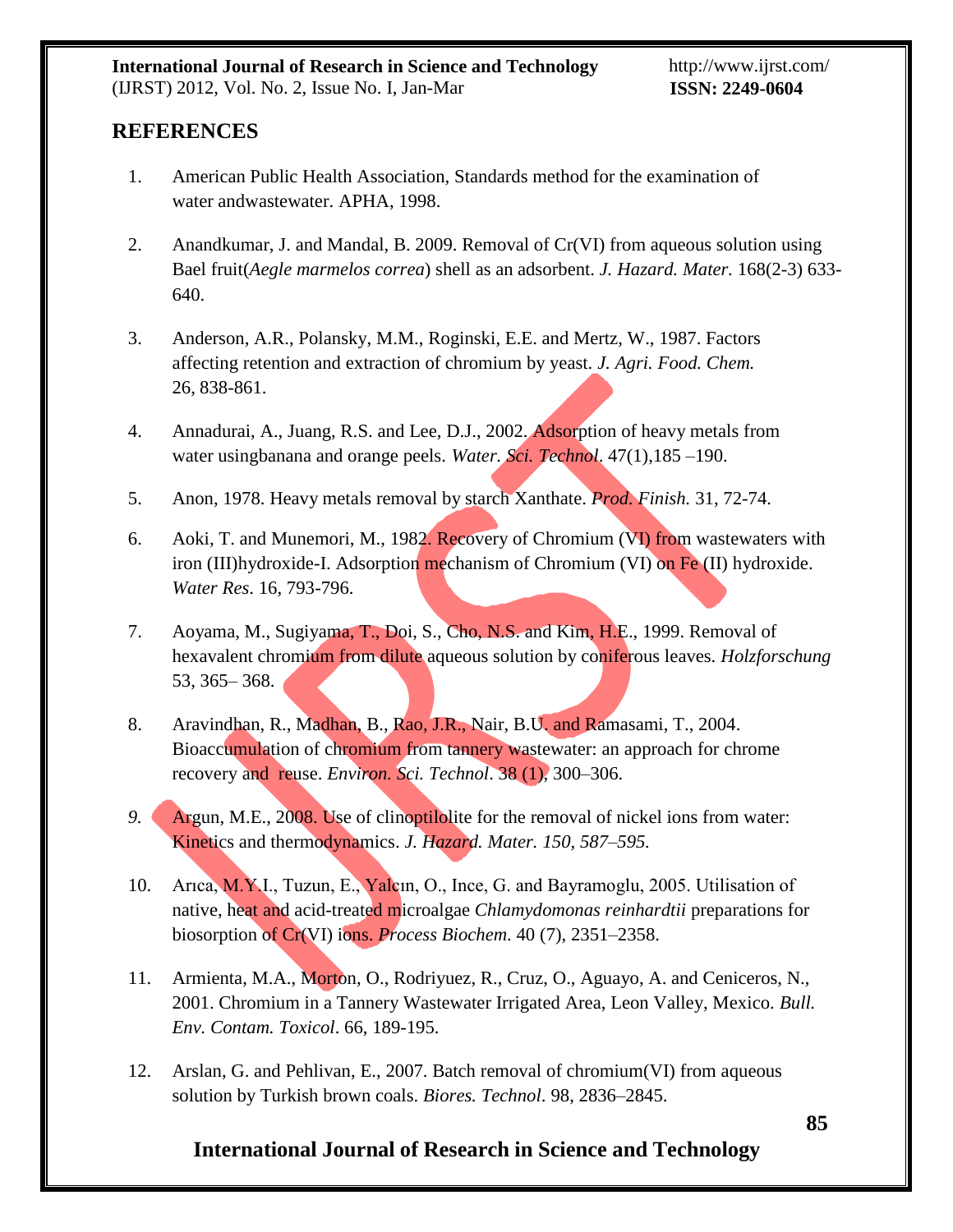- 13. Artola, A., Balaguer, M.D. and Rigola, M., 1997. Heavy Metal binding to anaerobic sludge. *Water Res*. 31, 997- 1004.
- 14. Athar, M. and Vohra, B.S., 1995. Heavy metal and environment, Willey Eastern Limited, New Delhi.
- 15. Atkinson, B.W., Bux, F. and Kasan, H.C., 1998. Considerations for application of biosorption a technology to remediate metal-contaminated industriai effluents. *Water Sci. Ass*. 24, 129- 135.
- 16. Aydın, H., Bulut, Y. and Yerlikaya, C., 2008. Removal of copper (II) from aqueous solution by adsorption onto low-cost adsorbents. *J. Environ. Mgmt.* 87, 37–45.
- *17.* Bai, S.R. and Abraham, E.T., 2001. Biosorption of Cr (VI) from aqueous solution by *Rhizopus nigricans*. *Biores. Technol*. 79, 73-81.
- 18. Bai, R.S. and Abraham, T.E., 2002. Studies on enhancement of Cr(VI) biosorption by chemicallymodified biomass of *Rhizopus nigricans*. *Water Res*. 36(5), 1224–1236.
- 19. Baldry, M.G.C. and Dean, A.C.R., 1980. Copper accumulation by *Escherichia coli* strain FE12/5. 1 Uptake during batch culture. *Microb. Let.* 15, 83-87.
- 20. Baruhart, J., 1997. Occurences, uses and properties of chromium. *Regal Toxicol. Pharm.* 26, 3-7.
- 21. Basha, S., Murthy, Z.V.P. and Jha, B., 2008. Biosorption of hexavalent chromium by chemicallymodified seaweed, *Cystoseira indica. Chem. Engg. J.* 137, 480–488.
- 22. Bayat, B., 2002. Comparative study of adsorption properties of Turkish fly ashes. I. The case ofnickel(II), copper(II) and zinc(II). *J. Hazard. Mater*. 95, 251–273.
- 23. Becquer, T. Quantin, C. Sicot, M. and Boudot, J.P., 2003. Chromium ability in ultramafic soilsfrom New Caledonia. *Sci. Total Environ.* 306, 251-261.
- 24. Benaıssa, H. and Elouchdi, M.A., 2007. Removal of copper ions from aqueous solutions by driedsunflower leaves. *Chem. Engg. and Process.* 46, 614–622.
- 25. Beszedits, S. and Netzer, A., 1986. Removal of heavy metals from wastewaters. B & LInformation Service, Report, 1-29.
- 26. Bhainsa, K.C. and D'Souza, S.F. 2008. Removal of copper ions by the filamentous fungus, *Rhizopus oryzae* from aqueous solution. *Biores. Technol.* 99(9), 3829-3835.